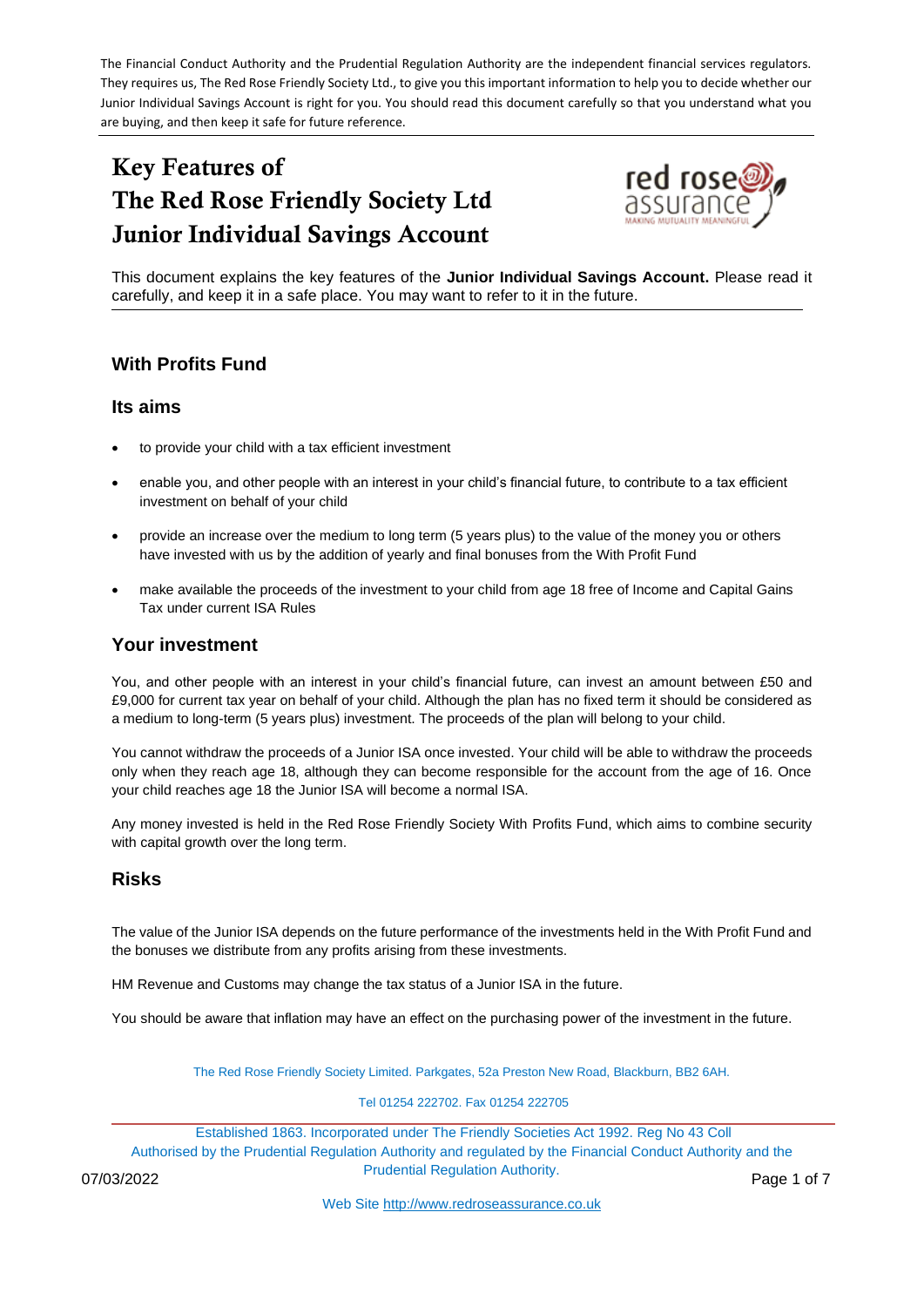

This document explains the key features of the **Junior Individual Savings Account.** Please read it carefully, and keep it in a safe place. You may want to refer to it in the future.

We may apply a Market Value Reduction when the proceeds of the Junior ISA are withdrawn (on or after age 18) in poor investment conditions, and this could mean that the Junior ISA gives back less than has been paid in.

## **Questions and answers**

### What is the Red Rose Junior ISA?

A Junior ISA is a tax-efficient way in which you, and other people with an interest in your child's financial future, can save on behalf of your child without your child having to pay any income tax or capital gains tax.

The Red Rose Junior ISA is a Stocks and Shares ISA.

#### **Will paying into a Junior ISA affect my own ISA allowance?**

Paying into a Junior ISA on behalf of a child will have no effect on your own ISA allowance or anyone else's ISA allowance who contributes on your child's behalf.

#### **Who can have a Junior ISA?**

The following under 18's are eligible for a JISA

• Those born on or after 3rd January 2011

But

• Those born between 1 September 2002 and 2nd January 2011 can't get JISAs; they have Child Trust Funds

You may open a Junior ISA on behalf of a child as long as the following conditions are met:

- you are over the age of 18, live in the UK, are ordinarily resident here for tax purposes and are the person who assumes parental responsibility for the child
- your child is resident in the UK, born after 3<sup>rd</sup> January 2011 and is under 18 years of age

Parents, grandparents, friends or anyone with an interest in your child's financial future can contribute to a Junior ISA on behalf of your child.

A Junior ISA can only be held in the name of one child. Joint Junior ISAs are not permitted. A Junior ISA cannot be used to save on behalf of a company, club, charity etc.

**Warning**: A Stocks and Shares Junior ISA carries a higher risk than a bank or building society Junior Cash ISA.

The Red Rose Friendly Society Limited. Parkgates, 52a Preston New Road, Blackburn, BB2 6AH.

#### Tel 01254 222702. Fax 01254 222705

Established 1863. Incorporated under The Friendly Societies Act 1992. Reg No 43 Coll Authorised by the Prudential Regulation Authority and regulated by the Financial Conduct Authority and the Prudential Regulation Authority. 07/03/2022<br>Web Site [http://www.redroseassurance.co.uk](http://www.redroseassurance.co.uk/) Page 2 of 7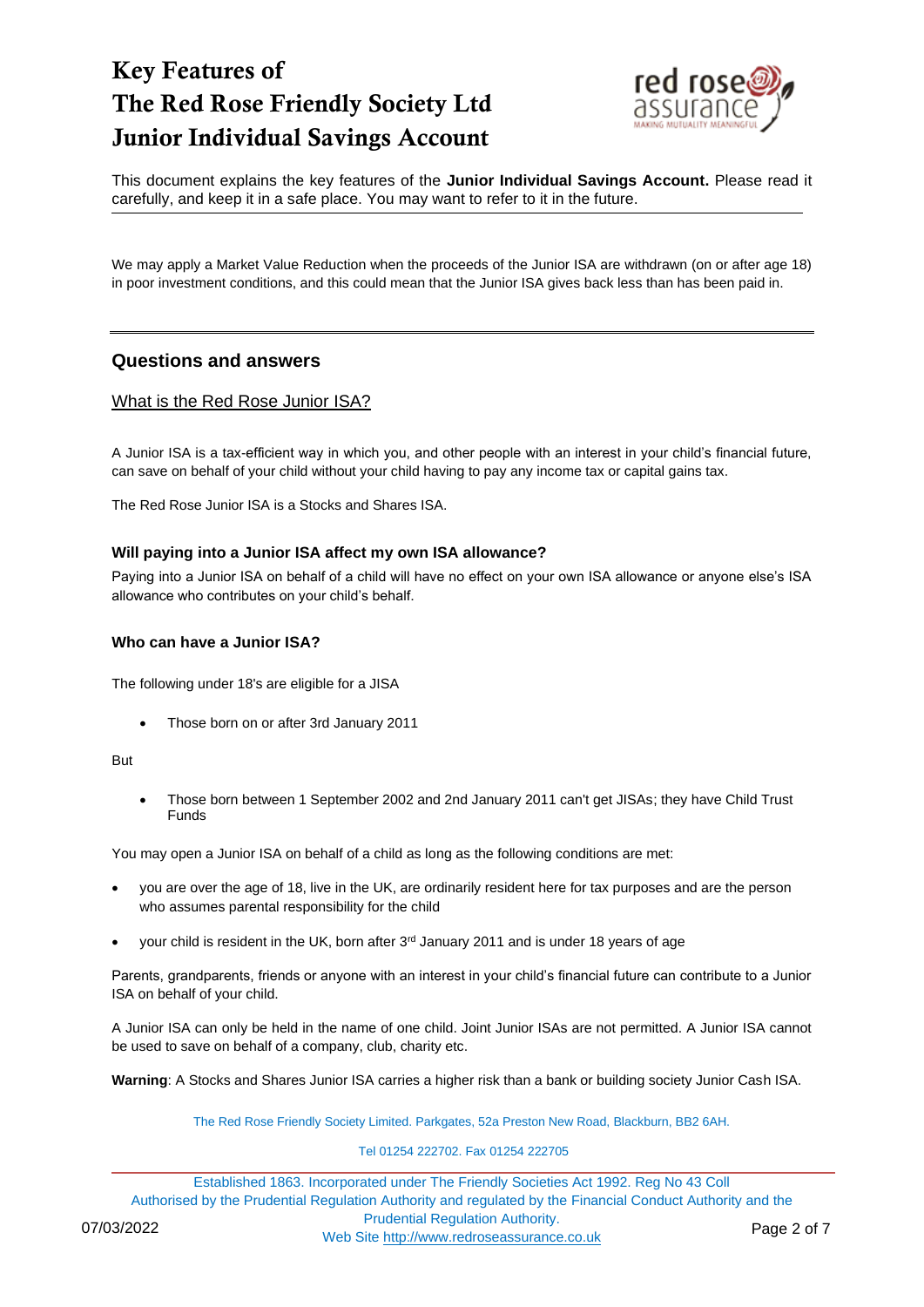

This document explains the key features of the **Junior Individual Savings Account.** Please read it carefully, and keep it in a safe place. You may want to refer to it in the future.

#### **How much can I invest?**

You, and other people with an interest in your child's financial future, may invest annually up to the current contribution limit of £9,000. This is the allowance for the current tax year and may change in future tax years.

You may invest this allowance in a Junior Stocks and Shares ISA, or in a Junior Cash ISA, or in a combination of the two types of Junior ISA on behalf of your child.

Your child may only have one Junior Stocks and Shares ISA and one Junior Cash ISA at any one time. These can be held with different providers but the total amount invested across both types of Junior ISA must not exceed the contribution limit for each tax year.

An existing Junior ISA may be transferred into another Junior ISA, regardless of whether they are Junior Stocks and Shares ISAs or Junior Cash ISAs.

If you decide to make regular payments into a Junior ISA then you can increase, decrease or stop your payments at any time without penalty. Just inform us in writing if you wish to alter your regular payment.

#### **How do I transfer an existing Junior ISA to the Red Rose Junior ISA?**

To transfer an existing Junior ISA to us from another provider you must complete a transfer form. We will then send the transfer to the existing provider and write to you when we have received the money. The transfer may take up to 30 days.

If you wish to transfer the Junior ISA away from Red Rose to another firm please ask them to request the transfer.

#### **How will my child's investment grow?**

We will invest any monies received in our With Profit Fund, which holds a mix of assets including stocks and shares, property, gilts, bonds and cash. The market values of these assets move up and down over time. These movements may affect how much we add to investments as bonuses.

The aim of the fund is to provide customers with steady investment growth over the full savings period of their investment. To do this we keep back some of the investment returns we make in good years so that we can pass them on in years when performance is not so good.

We add the returns as a yearly bonus. At the end of the plan, we may pay a final bonus depending on how the fund has performed. Once a bonus is added it cannot be removed except by the application of a Market Value Reduction.

Please see the Key Information Document for examples of how the with profits fund may perform.

The Red Rose Friendly Society Limited. Parkgates, 52a Preston New Road, Blackburn, BB2 6AH.

Tel 01254 222702. Fax 01254 222705

Established 1863. Incorporated under The Friendly Societies Act 1992. Reg No 43 Coll Authorised by the Prudential Regulation Authority and regulated by the Financial Conduct Authority and the Prudential Regulation Authority. 07/03/2022<br>Web Site [http://www.redroseassurance.co.uk](http://www.redroseassurance.co.uk/) Page 3 of 7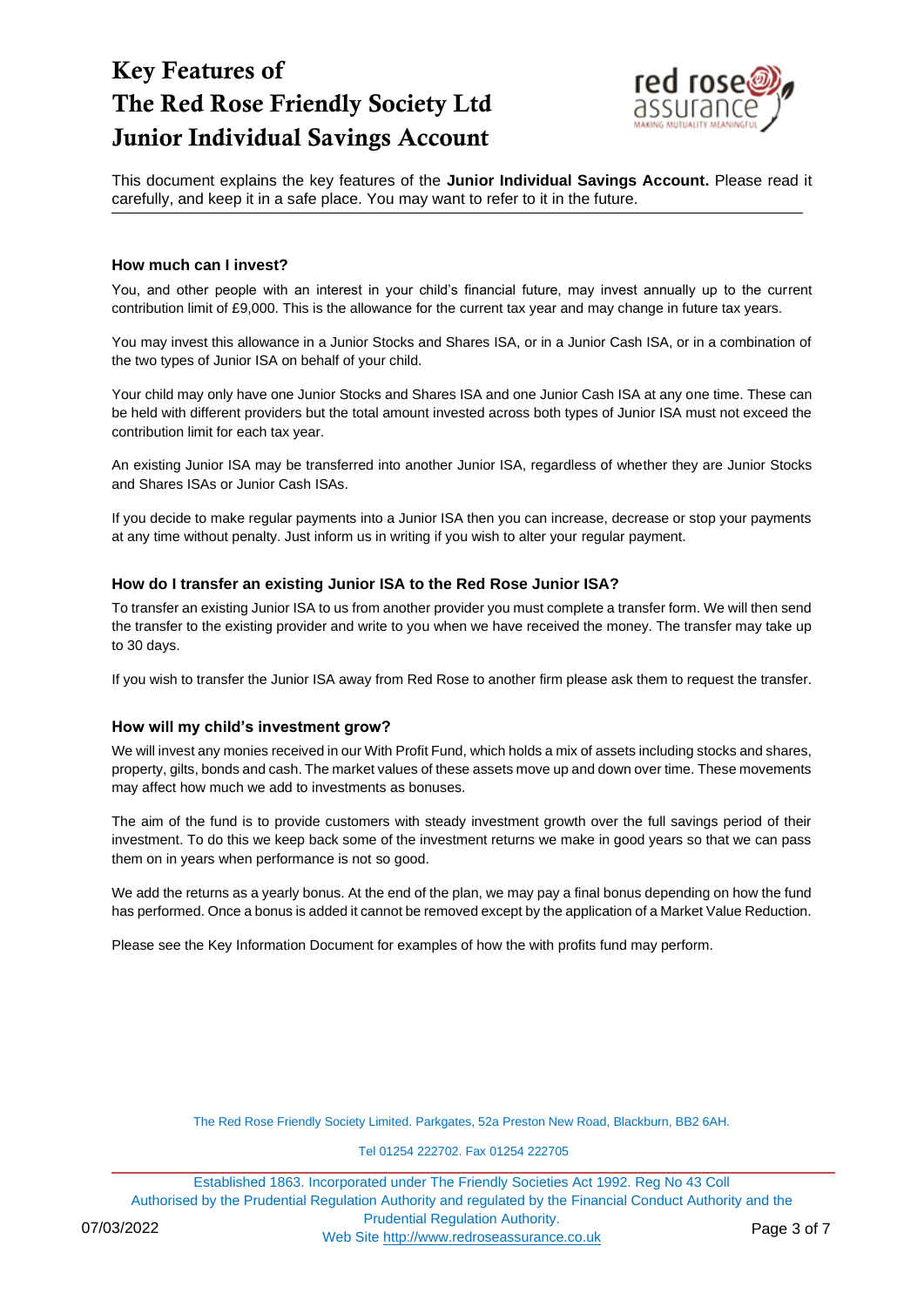

This document explains the key features of the **Junior Individual Savings Account.** Please read it carefully, and keep it in a safe place. You may want to refer to it in the future.

### **What happens if I or the child should die?**

Should you, or anyone who has made an investment into the Junior ISA, die before your child reaches age 18 then nothing will change. Your child will continue to own the Junior ISA, and will be able to withdraw proceeds from the plan at the age of 18.

If your child should die before age 18 then we will pay a death benefit to your child's estate. The amount payable will be 100% of your initial investment plus all yearly bonuses we have added and any final bonus we may pay, subject to a minimum payment of 101% of your initial investment.

### **How will I be kept informed about the Junior ISA?**

Each year you (or your child on reaching age 16) will receive a statement showing the amount and value of any bonus payments and the total value of the Junior ISA.

### **How do I cash in or withdraw money from the Junior ISA?**

You may not cash in or withdraw money from the Junior ISA at any time. When your child reaches age 18, they will be able to withdraw some or all of the proceeds. There are no charges applied to a withdrawal but we may apply a Market Value Reduction (please see section 'What is a Market Value Reduction').

### **How will charges affect the investment and what are the deductions?**

We deduct charges from the investment to cover our expenses associated with administering and managing the plan.

We currently charge an annual fee of 1.5% of the value of the plan to cover our on-going management costs.

The charges will affect the value of the plan, reducing the overall return to you. Examples can be seen in the Key Information Document which you must read before applying for the Junior ISA.

#### **What is a Market Value Reduction?**

If our investment returns have been low, we may use a Market Value Reduction to make sure your child does not leave the fund with more than their fair share of its assets. This is to protect plan holders who still have money in the fund, but it may mean that your child may receive less than you expected. We would not use a Market Value Reduction if your child died.

## **Can I change my mind about opening a Junior ISA?**

From the later of the date you open your account, or receive the cancellation notice, you have 30 days in which to cancel the plan you have set up on behalf of your child and we will return your money in full.

If you cancel within the 30 days, the child will be treated as though they had not used any Junior ISA allowance and you would be able to subscribe to another Junior ISA on behalf of the child in the current tax year. You may not cancel the Junior ISA after the 30 days.

The Red Rose Friendly Society Limited. Parkgates, 52a Preston New Road, Blackburn, BB2 6AH.

#### Tel 01254 222702. Fax 01254 222705

Established 1863. Incorporated under The Friendly Societies Act 1992. Reg No 43 Coll Authorised by the Prudential Regulation Authority and regulated by the Financial Conduct Authority and the Prudential Regulation Authority. 07/03/2022<br>Web Site [http://www.redroseassurance.co.uk](http://www.redroseassurance.co.uk/) Page 4 of 7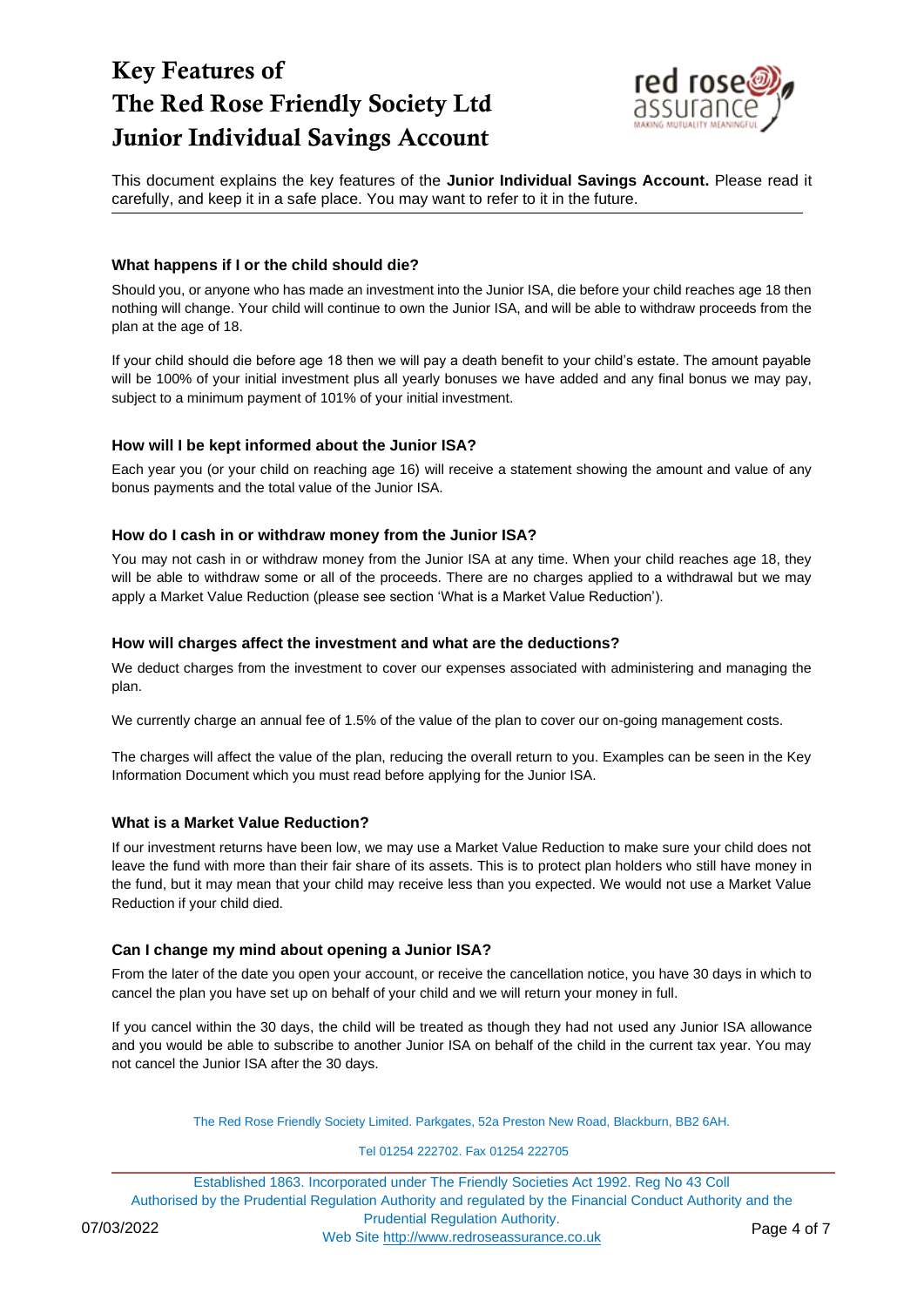

This document explains the key features of the **Junior Individual Savings Account.** Please read it carefully, and keep it in a safe place. You may want to refer to it in the future.

#### **How much will the advice cost?**

Your financial adviser will tell you details about the cost of advice.

### **Where can I find out more?**

Before your child's plan starts we will send you the full terms and conditions. These explain how the plan works. If you would like to see these terms and conditions before you apply please contact us:

| Phone: | 01254 222702                |
|--------|-----------------------------|
| Fax:   | 01254 222705                |
| Email: | info@redroseassurance.co.uk |
| Web:   | www.redroseassurance.co.uk  |

## **More information**

#### **Claims**

To make a claim please contact us by phone on 01254 222702 and ask for the Claims Department. They will explain the claims process and send out a claim form.

## **Cancellation Rights**

After we accept your application, we will send you a notice of your right to cancel. You will then have 30 days to change your mind and leave the plan. To exercise your right to cancel you will simply need to follow the instructions on the cancellation notice.

## **Complaints**

If you wish to make a complaint please contact:

*Mr Mark Sedgley, Complaints and Compliance Officer, Red Rose Friendly Society Limited, 52a Parkgates, Preston New Road, Blackburn. Lancashire, BB2 6AH Phone 01254 222702*

If we do not deal with your complaint to your satisfaction, you can complain to the:

The Red Rose Friendly Society Limited. Parkgates, 52a Preston New Road, Blackburn, BB2 6AH.

Tel 01254 222702. Fax 01254 222705

Established 1863. Incorporated under The Friendly Societies Act 1992. Reg No 43 Coll Authorised by the Prudential Regulation Authority and regulated by the Financial Conduct Authority and the Prudential Regulation Authority. 07/03/2022 Web Site [http://www.redroseassurance.co.uk](http://www.redroseassurance.co.uk/) Page 5 of 7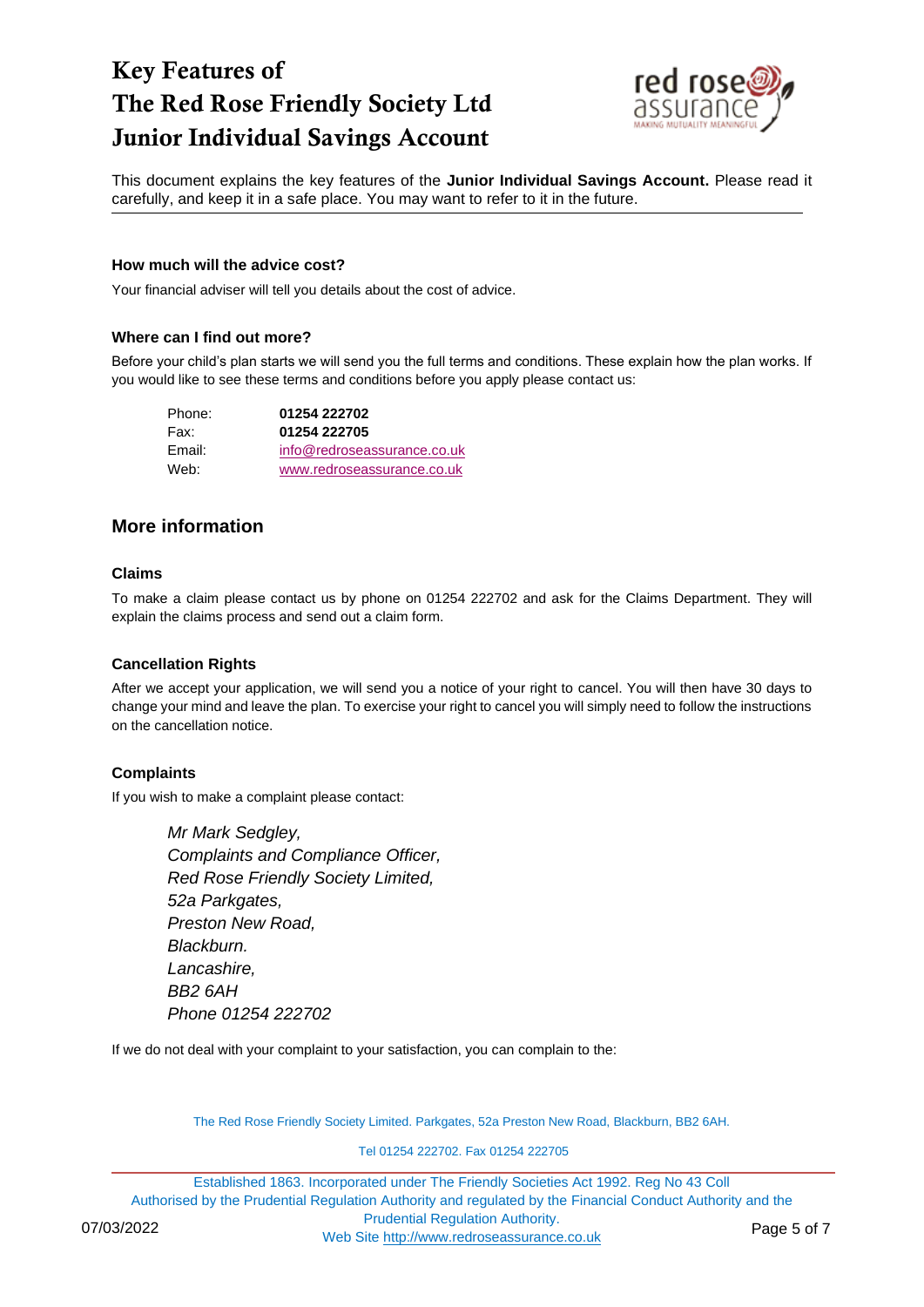

This document explains the key features of the **Junior Individual Savings Account.** Please read it carefully, and keep it in a safe place. You may want to refer to it in the future.

*Financial Ombudsman Service Exchange Tower London E14 9SR*

*Phone: 0800 023 4567 email: complaint.info@financial-ombudsman.org.uk*

Making a complaint will not affect your right to take legal action.

#### **Past performance**

Please note that past performance is not a guide to future performance. It is important to understand that future bonuses depend on profits yet to be earned and as a result cannot be guaranteed but bonuses, once added, cannot be taken away.

#### **The Financial Services Compensation Scheme**

We are covered by the Financial Services Compensation Scheme (FSCS), which means you may be entitled to compensation under the terms of the scheme if we cannot meet our obligations. This depends on the type of business and the circumstances of the claim. For long term plans such as this the scheme covers 90% of the claim with no upper limit. Further information about the scheme is available from the:

*Financial Services Compensation Scheme 10th Floor Beaufort House 15 Saint Botolph Street London EC3A 7QU*

#### **Financial crime**

We will take measures to protect members against financial crime. We will need proof of identity on application or claim and if required we may gather this proof by electronic means, for example checking electoral registers.

#### **Tax**

Any information we have provided in this leaflet about taxes in the UK is based on our understanding of current laws and HM Revenue and Customs practice which may change in the future.

#### **Data Protection Act**

Under the Data Protection Act, you have the right to ask to see any personal information that we may hold about you or your child, and to have any mistakes in this information corrected. You can do this by writing to the data protection officer at our head office. There may be a charge for this.

The Red Rose Friendly Society Limited. Parkgates, 52a Preston New Road, Blackburn, BB2 6AH.

Tel 01254 222702. Fax 01254 222705

Established 1863. Incorporated under The Friendly Societies Act 1992. Reg No 43 Coll Authorised by the Prudential Regulation Authority and regulated by the Financial Conduct Authority and the Prudential Regulation Authority. 07/03/2022<br>Web Site [http://www.redroseassurance.co.uk](http://www.redroseassurance.co.uk/) Page 6 of 7